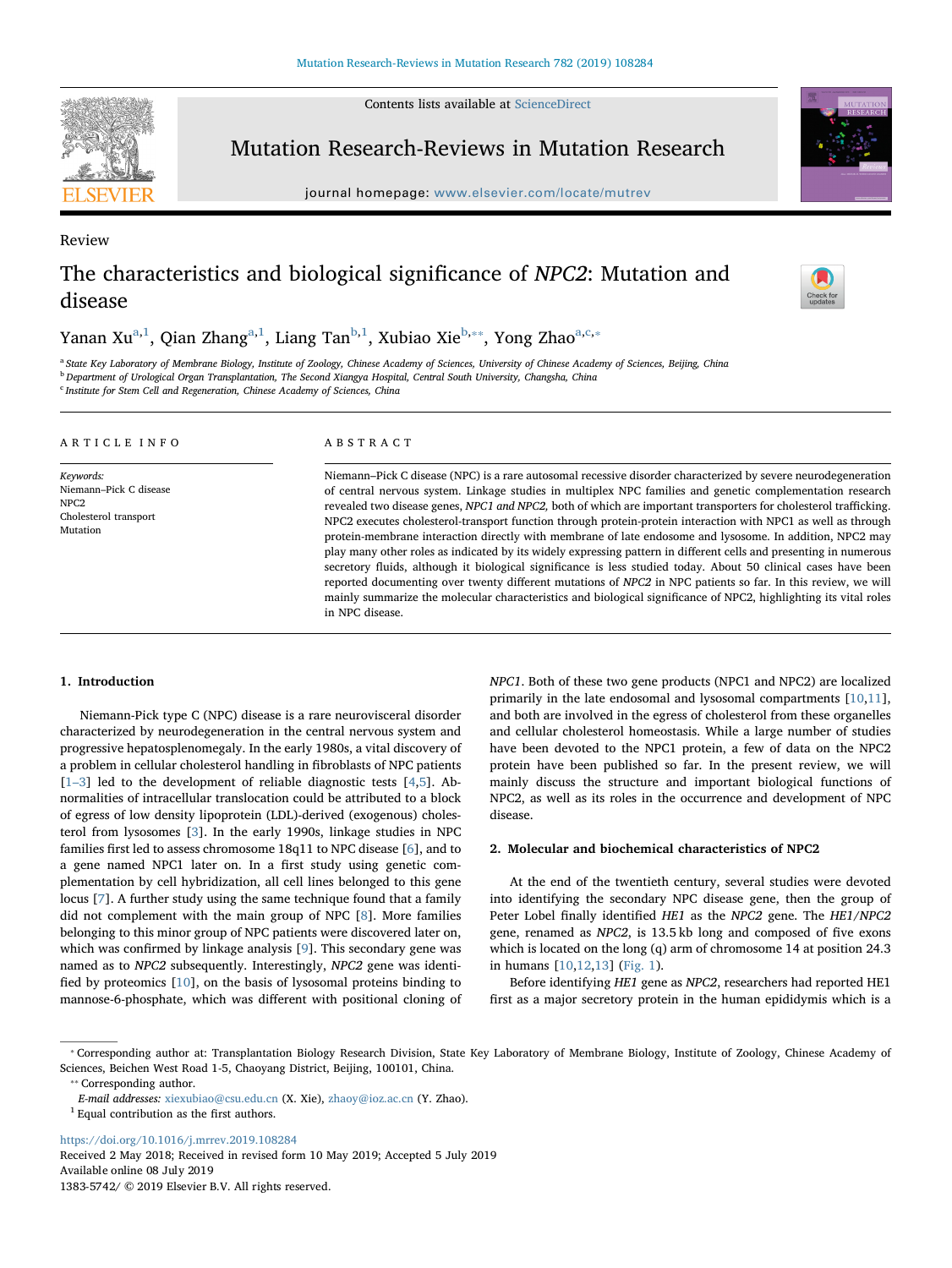<span id="page-1-0"></span>

Fig. 1. Schematic representation of the NPC2 gene and protein.

NPC2 is located on the long (q) arm of chromosome 14 at position 24.3 with 13.5 kb length and five exons. The NPC2 protein is a small soluble 151-aminoacid glycoprotein containing a 19-amino-acid signal peptide, heterogeneity of the N-glycosylation may contribute to their different isoforms with different molecular mass (19–23 kDa) observed. Four identified evolutionary constrained regions (ECRs) A, B, C and D show greatest contribution cholesterol binding.

small soluble 151-amino-acid glycoprotein containing a 19-amino-acid signal peptide [\[14](#page-4-12)] ([Fig. 1\)](#page-1-0). Different isoforms with different molecular mass (19–23 kDa) were observed by Western blot in several normal cells reflecting heterogeneity of the N-glycosylation [[10,](#page-4-8)[13](#page-4-11)[,15](#page-4-13)–17]. Analysis of vertebrate proteins related to NPC2 identified four evolutionary constrained regions (ECRs) A, B, C and D show greatest contribution cholesterol binding [[18\]](#page-4-14) [\(Fig. 1](#page-1-0)). Three other members of the MD-2-related lipid recognition domain family, ganglioside monosialic 2 (GM2) activator protein (GM2-AP) [\[19](#page-4-15)] as well as the dust mite allergens Der f2 and Der p2 [[20](#page-4-16)[,21](#page-4-17)] were found to be identical to NPC2.

The structure of bovine NPC2 has an Ig-like β-sandwich fold consisting of seven β-strands arranged in two β-sheets, related by a 30° rotation [\[22](#page-4-18)], whereas high-resolution structure of human NPC2 protein has not be resolved. Structural basis of sterol binding by NPC2 protein has been reported, which indicates that the physiologically relevant ligands bound by NPC2 are likely to be dictated by the specific subcellular repertoire of sterols available for binding rather than by stringent selectivity of the binding cavity [\[23](#page-4-19)].

As mentioned above, NPC2 was delivered to lysosomes (LY) via the mannose-6-phosphate receptor signal after translation and modification, and was secreted and N58 is crucial for this transport [[10,](#page-4-8)[16](#page-4-20)]. Apart from being found in epididymis, which lead to its postulated role in sperm formation, NPC2 protein has been detected in several different tissues or secretory fluids such as milk, bile, and plasma indicating its more global functions [\[10](#page-4-8)[,24,](#page-4-21)[25\]](#page-4-22). By using immunofluorescence microscopy, the intracellular localization of NPC2 protein has been studied. NPC2 is present in the LY of both cholesterol-depleted and cholesterol-replenished cells, unlike NPC1 protein, which is recruited to the late endosomes (LE) only upon uptake of low-density lipoproteins [\[26](#page-4-23)].

## 3. The intracellular cholesterol-transport functions of NPC2

Cholesterol is an essential structural component of all animal cell membranes and serves as a precursor for numerous biologically active molecules such as steroid hormones, bile acid and vitamin D, many of which serve as ligands for transcription factors. It is important that Intracellular cholesterol is under precise regulation [[27\]](#page-4-24). The main sorting station for cholesterol within the cell is the LE, an intermediate stage in the endosomal-LY trafficking pathway, and NPC1 and NPC2 are key players that initiate the sorting process with function as a tag team duo [\[28](#page-4-25)]. NPC1, an integral membrane protein on the limiting membrane of LE/LY, is known that it can accept cholesterol from NPC2 and then mediate cholesterol transport from LE/LY to endoplasmic reticulum and plasma membrane, which has been deeply studied and nicely reviewed [28–[31\]](#page-4-25) ([Fig. 2\)](#page-1-1).

<span id="page-1-1"></span>

Fig. 2. Intracellular cholesterol-transport functions of NPC2.

Unesterified cholesterol is released by acid lipase from LDL in LE/LY and is bonded by NPC2. Then cholesterol-binding NPC2 continues to transport cholesterol through handing to NPC1 or interaction with membrane. BMP and SM on membrane of LE/LY regulate cholesterol transport by NPC2. ① Cholesterol transport through protein-protein interaction. Cholesterol binds NPC2 with its isooctyl chain and then interacts with NPC1-NTD via its hydroxyl group; ② Cholesterol transport through protein-membrane interaction; ③ NPC2 interacts specifically with BMP but not SM.

Cholesterol-binding is the most widely recognized function of NPC2. In 1999, researchers reported cholesterol-binding activity of the purified NPC2 porcine homolog [[12\]](#page-4-10). Later on, murine NPC2-myc-his protein from stably expressing CHO cells was purified and showed to be functional with high cholesterol-binding affinity, and only a small amount of NPC2 protein added to NPC2 deficient cells can stimulate the movement of a greater number of cholesterol molecules [\[18](#page-4-14)]. Human NPC2 protein was shown to bind cholesterol with high affinity at neutral and acidic pH simultaneously [\[22](#page-4-18)]. And point mutants that disrupt cholesterol-bind ability failed to rescue NPC2 deficiency cells, which provided new evidence that cholesterol binding is essential for the function of the NPC2 protein [[18\]](#page-4-14).

NPC disease is caused by mutations of either NPC1 or NPC2 and exerts an identical etiology with indistinguishable symptoms, suggesting that they were integral to cholesterol transport out of the LE/ LY. Wild-type NPC2 efficiently rescued the abnormal cholesterol accumulation in NPC2-deficient cells, but other three point mutations with normal cholesterol-binding activity failed to rescue this phenotype in NPC2-deficient cells [[18\]](#page-4-14), which indicates that NPC2 may have additional biological functions other than cholesterol-binding or other important functional domains of NPC2 are required. Infante et al. first proposed that NPC1 and NPC2 function as the cellular "tag team duo" to transport cholesterol within LE to effect egress through the limiting bilayer of the LE [\[30](#page-4-26)]. By producing mutant forms of NPC2 and NPC1 (NTD, N-terminal domain, luminal domain, contains several conserved cysteine residues), researchers revealed that NPC2 binds to NPC1 (NTD), displacing the helices and allowing direct transfer of cholesterol into the binding pocket of NPC1(NTD) without passing cholesterol through the water phase [\[31](#page-4-27)] [\(Fig. 2\)](#page-1-1). A quantum mechanics/molecular mechanics (QM/MM) study of conformational changes in cholesterol in the NPC1 and NPC2 binding pockets revealed that cholesterol isomerization in the NPC2 binding pocket, either before or after docking, may ensure an efficient transfer of cholesterol to NPC1 [\[32](#page-4-28)]. Intensive study of structure of NPC2-NPC1-NTD interaction revealed that NPC2 binds directly to the secondary lumenal domain of NPC1 protein [\[33](#page-4-29)], and some of the key residues of NPC2 and NPC1 in this process were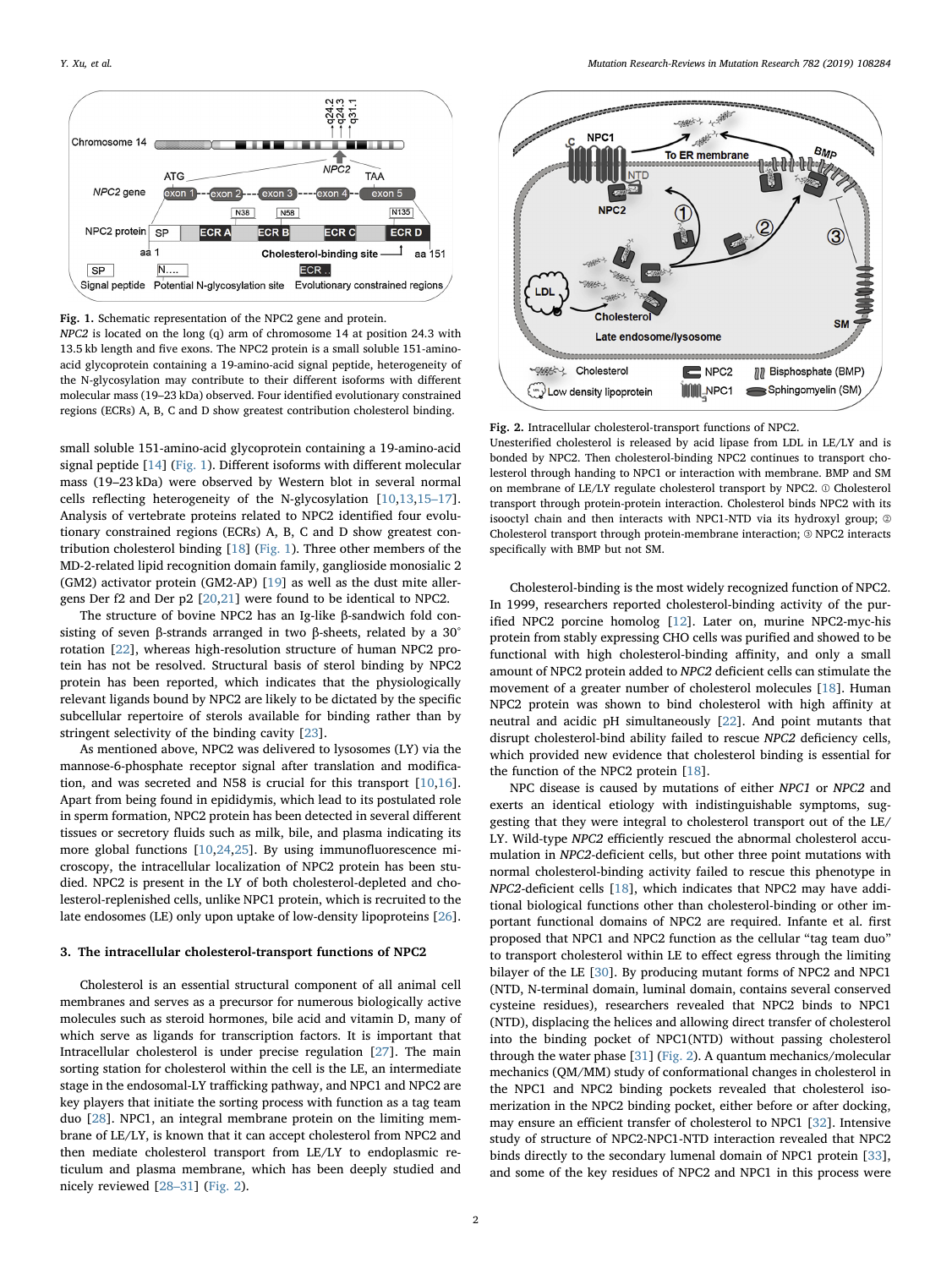uncovered [\[34](#page-4-30)]. These studies have also been complemented by another two computational investigations focused on the cholesterol transfer process between the N-terminal domain of NPC1 and NPC2 and sterol-binding to NPC2 [[35](#page-4-31)[,36](#page-4-32)].

It has been reported that ATP-binding cassette transporter (ABCA1) can bypass mutations in NPC1 to mobilize cholesterol either directly or indirectly from the lysosomal membrane. However the expression of ABCA1 cannot rescue the deficiency of cholesterol output from the lysosomal lumen in NPC2 mutation cells [[37\]](#page-4-33), indicating a more irreplaceable role of NPC2 in the progress of intracellular cholesterol transport. The in vitro methods using the endogenous tryptophan fluorescence of NPC2 demonstrated the potential cholesterol transport function of NPC2 [\[38\]](#page-4-34). Two hypothetical mechanisms come forward to explain NPC2-mediated cholesterol transport, aqueous diffusion transfer mechanism and collisional mechanism [[18](#page-4-14)[,38](#page-4-34)[,39](#page-4-35)]. NPC2 exerts the strongest transport ability at acidic pH, which is consistent with its localization in the acidic LE/LY compartment. LE/LY manifest a multivesicular appearance due to the presence of a unique anionic phospholipid called bis (monoacylglycero) phosphate (BMP), also known as lysobisphosphatidic acid (LBPA), while sphingomyelin (SM) represents the most abundant sphingolipid of the intraluminal vesicles where sphingolipid degradation takes place [\[40](#page-4-36)–42]. The regulatory mechanisms of NPC2-membrane interactions have been reported, showing that when binding to a membrane, NPC2 interacts specifically with BMP, which modulates its efficiency in cholesterol transport and SM strongly inhibits cholesterol transfer by NPC2 [\[23](#page-4-19),[38,](#page-4-34)[41,](#page-4-37)[42\]](#page-4-38) [\(Fig. 2\)](#page-1-1). As for NPC2-mambrane interaction mechanisms, recent research reveals that NPC2 favorably binds to the charged membranes, while BMP and SM modulated two competitively favorable NPC2-mambran interaction orientations to promote or hinder NPC2-dependent cholesterol transport, respectively [\[43](#page-5-0)].

Mouse models for both of the NPC1 and NPC2 disease are available, and these mice show various pathological progressions in manners very similar to those of the human NPC disease [\[44](#page-5-1),[45\]](#page-5-2). Moreover, comparative analysis of NPC1 or NPC2 knockout mice and double knockout mice showed a high consistency or identity in terms of disease onset and progression, pathology, neuronal storage, and biochemistry of lipid accumulation, providing genetic evidence that the NPC1 and NPC2 proteins function in concert to facilitate the intracellular transport of lipids from the lysosome to other cellular sites [\[45](#page-5-2)].

#### 4. Intracellular and extracellular functions of NPC2

Apart from cholesterol binding and transportation, NPC2 likely plays other roles on the basis of available data. In 2016, a clinical cohort study reported that NPC2 might serve as an accurate single-gene mRNA biomarker for tuberculosis (TB) disease/infection with microarray-based approaches (sensitivity: 82–100%; specificity: 94–97%) [[46\]](#page-5-3). There is research showing that some Drosophila NPC2 proteins and possibly some other insect myeloid differentiation factor 2-related Lipid-recognition family (ML family) proteins may function as co-receptors or pattern recognition receptors (PRRs) for different ligands to modulate innate immune signal pathways [\[47](#page-5-4)]. This research demonstrated that recombinant NPC2 bound to LPS and lipid A as well as peptidoglycan and lipoteichoic acid. Over-expression of NPC2 activated diptericin promoter reporter in S2 cells stimulated by peptidoglycan [[47\]](#page-5-4). Thus, NPC2 may be closely involved in innate immunity, which needs to be further clarified.

As mentioned above, NPC2 protein has been detected in several secretory fluids such as milk, bile, epididymis and plasma [[10,](#page-4-8)[24,](#page-4-21)[25](#page-4-22)], indicating there may be extracellular functions which have not been discovered to date. NPC2 is secreted in different glycol-forms by different tissues of human male reproductive tract. Recent study reported that the seminal plasma of the male boar semen with highest freezability had higher concentrations of the NPC2 of 19 kDa protein, which was reduced by incubating with highest freezability spermatozoa [\[48](#page-5-5)].

NPC2 is secreted from the liver into bile and plasma, where it may have a functional role in cholesterol transport in normal and disease conditions [\[25](#page-4-22)]. A murine study demonstrated that NPC2 is a positive regulator of biliary cholesterol secretion via stimulation of ABCG5/G8 mediated cholesterol transport in mice, which was further supported by the correlation between levels of NPC2 protein and cholesterol in human bile [\[49](#page-5-6)]. In a mouse model, study results showed that NPC2 can be secreted from tumor cells and taken up by macrophage-lineage cells (IMCs) to restrain IMCs recruitment to the tumor microenvironment by suppressing secretion of the CCR1 ligand CC chemokine 6 (CCL6), at least in part, by facilitating its lysosomal degradation [\[50](#page-5-7)].

## 5. The involvement of NPC2 in diseases

NPC is an autosomal recessive disorder that exhibits marked lipid accumulation in the LE/LY compartments of disease cells. NPC1 and NPC2 are two clearly identified genes responsible for this disease to date. Approximately 95% of NPC cases are caused by genetic mutations in the NPC1 gene, while another about 5% are caused by mutations in the NPC2 gene [[51,](#page-5-8)[52](#page-5-9)]. It seems to be indistinguishable between the biochemical phenotypes of NPC1 or NPC2 mutants.

Structural analysis and expression studies of artificial mutants have elucidated many of the precise function of NPC2 protein, but studies dissecting the biological behavior in vivo rely on the exploration of natural naturally occurring mutations. About 50 clinical cases have been reported that there are many different mutations of NPC2 so far. Nevertheless, all of those reported cases nicely highlighted mutation sites of NPC2, which were summarized in detail here ([Table 1](#page-3-0) and [Fig. 3\)](#page-3-1). Though the global contribution of NPC disease has rarely been calculated, more patients originating from North Africa, Italy and Turkey have been described with NPC2 mutations, which was briefly discussed in recent clinical guidelines on NPC disease [[53\]](#page-5-10).

Some of case reports presented the involvement of the severe lung dysfunction that usually lead to death at about 6 months of age, before the onset of neurological symptoms and usually accompanied with hepatosplenomegaly [\[8,](#page-4-6)54–[59\]](#page-5-11). Accordingly, there were other studies showing that NPC2 patients have a higher prevalence pulmonary involvement than NPC1 patients [\[9,](#page-4-7)[13,](#page-4-11)[55](#page-5-12)[,56](#page-5-13)]. Because of the accumulation especially in the viscera, such as liver, spleens and lungs, and in the central nervous system of unesterified cholesterol and other lipids [[60](#page-5-14)[,61](#page-5-15)], affected patients are mainly characterized by neurological dysfunction and liver damage [\[62](#page-5-16),[63\]](#page-5-17). Neurological dysfunction causes many identifiable symptoms including vertical supranuclear ophthalmoplegia, cataplexy, dysarthria, dysphagia, seizures, speaking and swallowing difficulty and dementia. Moreover, all of these differ greatly between patients in terms of age-at-onset, clinical presentation, disease severity and course of the neurodegeneration [\[64](#page-5-18)].

Importantly, researchers have figured out some of the genotypephenotype correlations in NPC patients with NPC2 mutations. More than half of reported mutations are very severe ones (frame shift, stop codon, mutation of the initiation codon, large deletion encompassing both exons 2 and 3…), including p.M1L, p.M1l, p.L9fs, p.E20X, p.E118X and so on, which often result in early disease onset with a short lifespan [\[9,](#page-4-7)[13](#page-4-11)[,55](#page-5-12)[,65](#page-5-19)–67]. However, some of the missense mutations, e.g. C47F, C93F, C99R or S67P, were shown to lead to a functionally very deficient protein, retained in the endoplasmic reticulum [[65](#page-5-19)[,68](#page-5-20)]. Patients with two very severe alleles who survived more than one year almost invariably showed a severe early infantile neurological phenotype. On the other hand, IVS2 + 5G > A [\[13](#page-4-11)], V39 M [[69](#page-5-21)] and P120S [\[65](#page-5-19)] have been associated with juvenile or adolescent/adult neurological forms. Especially, patients with a homozygous P120S mutation, as a missense mutation in the cholesterol-binding ECR D domain, also had a juvenile neurological onset form of disease [[65,](#page-5-19)[70](#page-5-22)]. The impact on cholesterol binding activity of P120S was further demonstrated by the group of Goldstein and Brown [\[31](#page-4-27)]. Further and deep-going identification of patients with NPC2 and their specific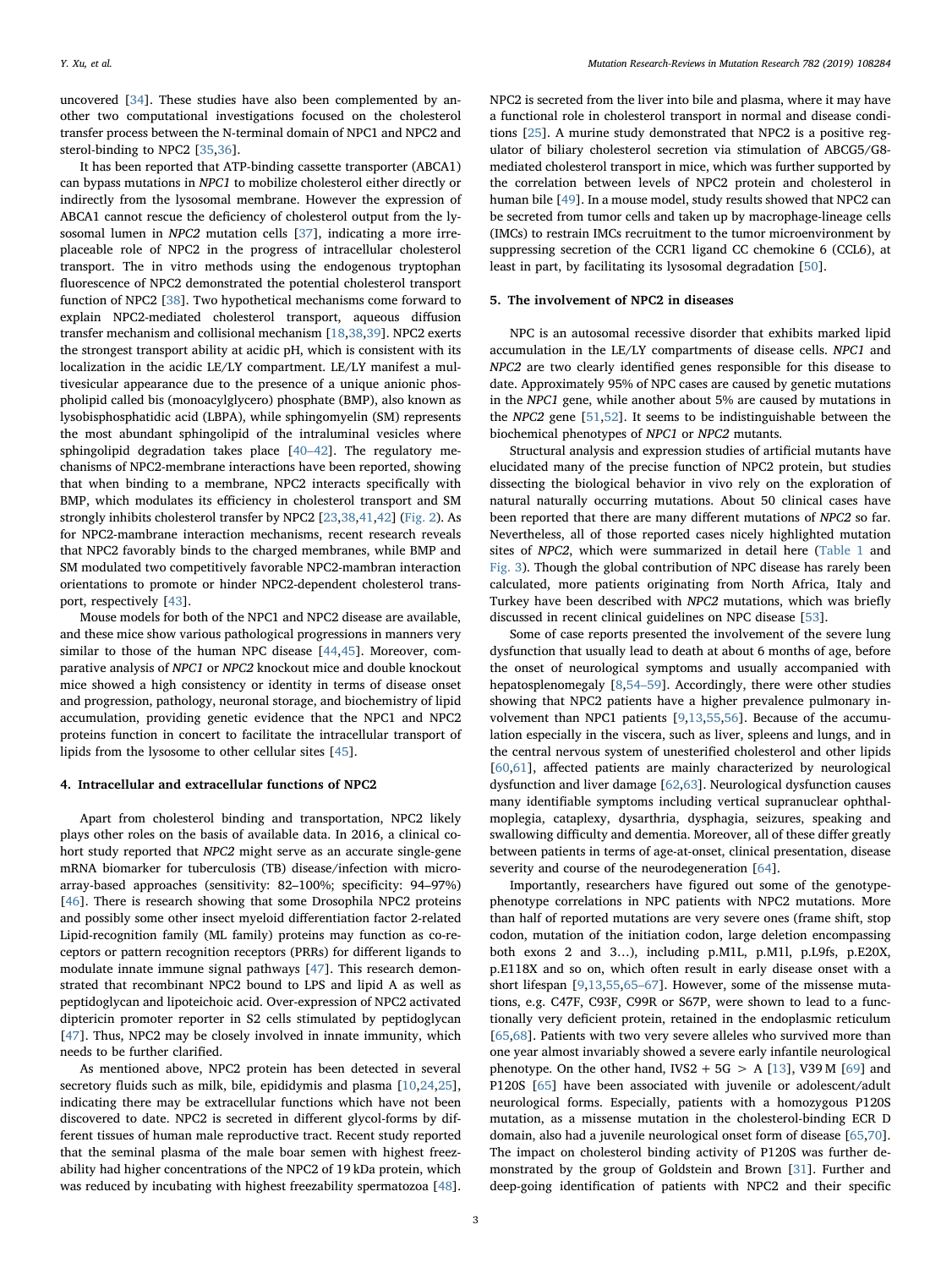<span id="page-3-0"></span>

| Table 1                                                  |  |  |
|----------------------------------------------------------|--|--|
| A summary of the reported mutations of NPC2 in patients. |  |  |

| No     | NPC2 Mutation     | Nucleotide Changes | Locations         | References            |
|--------|-------------------|--------------------|-------------------|-----------------------|
| 1      | p.M11             | c. $3G > C$        | Exon 1            | [66]                  |
| 2      | p.M1L             | c.1 $A > T$        | Exon 1            | 67                    |
| 3      | p.L9fs            | c.27delG           | Exon 1            | [54, 85]              |
| 4      | p.E20X            | c. $58 G > T$      | Exon 1            | [8,10,13,54,65,85,86] |
| $5*$   | p.Y55X            | $\overline{P}$     | Exon 1            | [65]                  |
| 6      | $IVS1 + 2T > C$   | $c.82 + 2T > C$    | Intron 1          | [65]                  |
| 7      | p.V39M            | c. $115G > A$      | Exon 2            | [69, 86]              |
| 8      | p.Q45X            | c. $133C > T$      | Exon 2            | [68]                  |
| 9      | p.C47F            | c. $140 G > T$     | Exon 2            | [86]                  |
| 10     | p.C47X            | c. $141C > A$      | Exon 2            | [68]                  |
| 11     | $IVS2 + 5G > A$   | $c.190 + 5G > A$   | Intron 2          | [13, 66]              |
| 12     | p.S67P            | c. $199T > C$      | Exon 3            | $[13]$                |
| 13     | p.C93F            | c. 278 G $>$ T     | Exon 3            | [86]                  |
| 14     | p.C99R            | c. $295T > C$      | Exon 3            | [68]                  |
| 15     | p.N111fs          | c.331delA          | Exon 3            | $[10]$                |
| 16     | p.N111K           | c.333T > G         | Exon 3            | 87]                   |
| 17     | p.E118X           | c. $352G > T$      | Exon 3            | [55, 85]              |
| 18     | p.P120S           | c. $358C > T$      | Exon 3            | [65, 70]              |
| 19     | $IVS 3 + 6 T > G$ | $c.363 + 6T > G$   | Intron 3          | [88]                  |
| 20     | p.Q136fs          | c.408-409delAA     | Exon 4            | [58]                  |
| 21     | p.V145E           | c. $434T > A$      | Exon 4            | 89]                   |
| 22     | p.Q146X           | c. $436C > T$      | Exon 4            | [65, 70]              |
| $23**$ |                   |                    | Exon $2 +$ Exon 3 | [90]                  |

5\*: No specific nucleotide change was documented in original reference.

23\*\*: Deletion of two exon 2 and exon 3 in the NPC2 gene.

molecular change of NPC2 proteins are important because of their considerably suggestive roles in developing the better diagnosis and treatment approach.

Therapeutic options for NPC disease are quite limited. In January of 2009, miglustat was approved by the European Medicines Agency for use in treatment of neurological symptoms in patients with NPC disease, which is the only one approved treatment so far. However, there is no published reports about the effect in NPC2 patients. Unlike NPC1, since NPC2 protein is secreted and can be recaptured by other cells, NPC2 is theoretically amenable to correction by hematopoietic stem cell transplantation. However, only one patient so far survived transplantation and the result indicated hematopoietic stem cell transplantation could be considered for patients with this mutation as long as performed early in the course of the disease [[71\]](#page-5-23).

<span id="page-3-1"></span>Recently, accumulating evidence indicates that cyclodextrins, as a cholesterol sequestering agent, can mobilize cholesterol from LE/LY of NPC-deficient cells depending on bulk-phase endocytosis [\[72](#page-5-24)–74] or clathrin-mediated endocytosis of cyclodextrins into LE/LY [\[75](#page-5-25)]. Treatment of NPC mice with the cholesterol sequestering agent cyclodextrins, the derivative is 2-hydroxy-propyl-beta-cyclodextrin, significantly improves the neurodegeneration and increases in lifespan of those mice are encouraging [76–[79\]](#page-5-26). Reported clinical cases using 2 hydroxy-propyl-beta-cyclodextrin for compassionate use in NPC disease suggested that efficacy may be partial and dependent on the early administration of the drug, the severity of the disease, and interpersonal variability, which was accurately re-analyzed and reviewed by Megias-Vericat et al. [[80\]](#page-5-27). Researchers are still working on the effectiveness of cyclodextrins as a therapeutic agent [[81,](#page-5-28)[82\]](#page-5-29).

Moreover, gene therapy seems to be a potential option for the treatment of NPC disease, which can be provided as a one-time treatment, with the prospect of lifelong beneficial effects. Recent published studies in the NPC1 and NPC2 disease mouse models demonstrated that neonatal intravenous delivery of adeno-associated virus expressing NPC1 or NPC2 gene lead to an increase in survival and favorable prognosis [\[83](#page-5-30),[84\]](#page-5-31).



Fig. 3. All reported mutations of NPC2.

The known and reviewed mutations of NPC2 are shown on schematic view of the gene.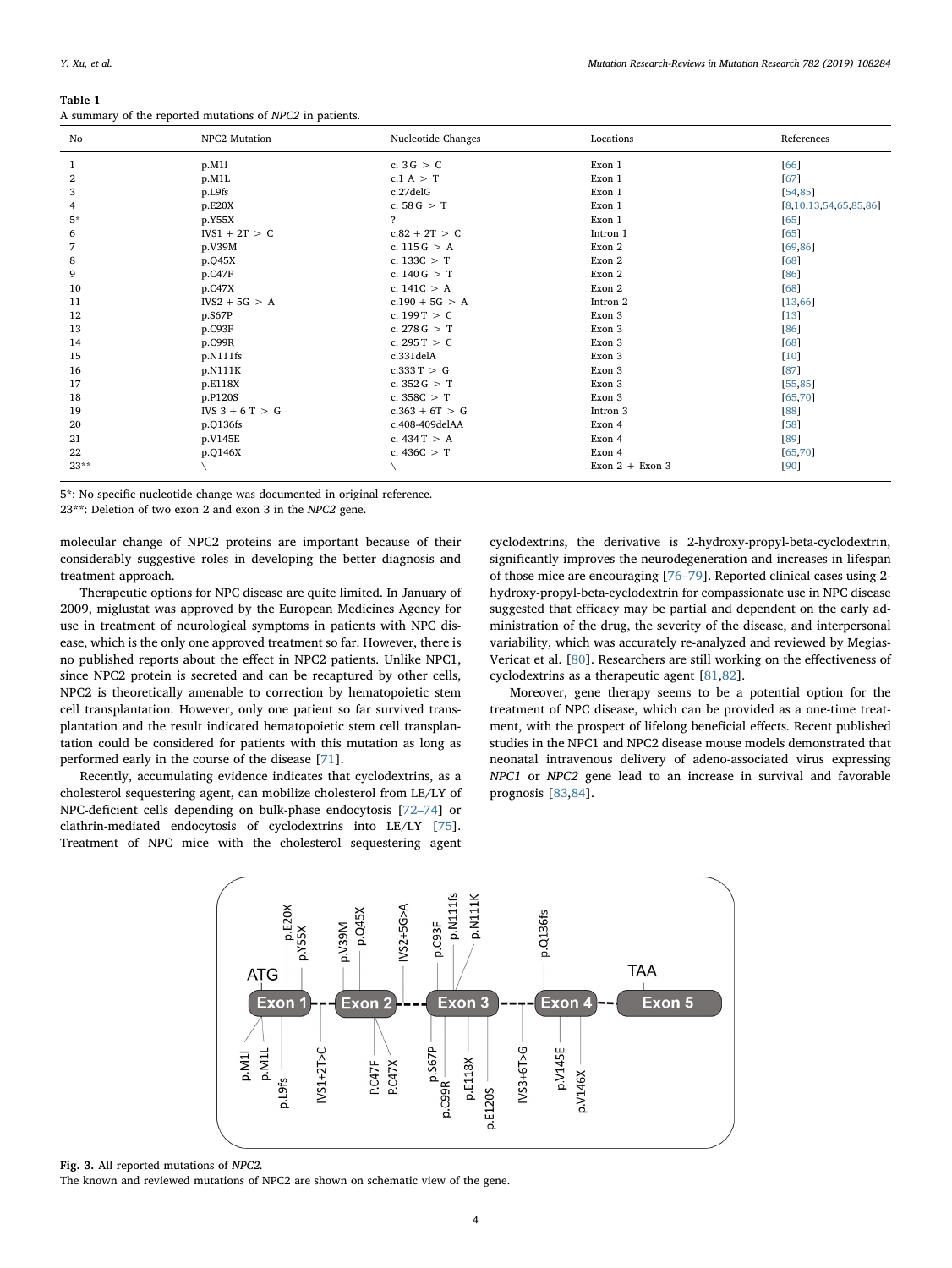#### 6. Conclusions

NPC2 acts as an intracellular cholesterol-transport protein working in the acidic environment of LE/LY. Besides intracellular cholesteroltransport function, NPC2 might play other intracellular and extracellular biological roles, indicated by its wide expression in different cells and being detected in numerous secretory fluids. Homozygous mutations in NPC2 genes cause NPC type 2 disease and about 50 clinical cases have been reported documenting over twenty different mutations so far. As the overall biological functions of NPC2, especially its extracellular biological roles, haven't been clarified, further studies are urgently needed. The good news is that some of the genotype-phenotype correlations have been determined and this may help to improve the effectiveness of earlier diagnosis and clinical treatments. The severest challenge is that the therapeutic options for NPC disease are quite limited and breakthroughs are needed.

## Acknowledgements

The authors wish to thank Dr. Peng Wang for his critical reading the manuscript. This work was supported by grants from the National Key Research and Development Program of China (2017YFA0105002, 2017YFA0104402, Y.Z.), the National Natural Science Foundation for General and Key Programs (C81530049, C81130055, C31470860, Y.Z.), Knowledge Innovation Program of Chinese Academy of Sciences (XDA04020202-19, Y.Z.), the China Manned Space Flight Technology Project (TZ-1, Y.Z.), and the CAS/SAFEA International Partnership Program for Creative Research Teams (Y.Z.).

#### References

- <span id="page-4-0"></span>[1] [P.G. Pentchev, M.E. Comly, H.S. Kruth, M.T. Vanier, D.A. Wenger, S. Patel,](http://refhub.elsevier.com/S1383-5742(18)30039-5/sbref0005) [R.O. Brady, A defect in cholesterol esteri](http://refhub.elsevier.com/S1383-5742(18)30039-5/sbref0005)fication in Niemann-Pick disease (type C) [patients, Proc. Natl. Acad. Sci. U. S. A. 82 \(1985\) 8247](http://refhub.elsevier.com/S1383-5742(18)30039-5/sbref0005)–8251.
- [2] [P.G. Pentchev, M.E. Comly, H.S. Kruth, T. Tokoro, J. Butler, J. Sokol, M. Filling-](http://refhub.elsevier.com/S1383-5742(18)30039-5/sbref0010)[Katz, J.M. Quirk, D.C. Marshall, S. Patel, et al., Group C Niemann-Pick disease:](http://refhub.elsevier.com/S1383-5742(18)30039-5/sbref0010) [faulty regulation of low-density lipoprotein uptake and cholesterol storage in cul](http://refhub.elsevier.com/S1383-5742(18)30039-5/sbref0010)tured fi[broblasts, FASEB J. 1 \(1987\) 40](http://refhub.elsevier.com/S1383-5742(18)30039-5/sbref0010)–45.
- <span id="page-4-3"></span>[3] [J. Sokol, J. Blanchette-Mackie, H.S. Kruth, N.K. Dwyer, L.M. Amende, J.D. Butler,](http://refhub.elsevier.com/S1383-5742(18)30039-5/sbref0015) [E. Robinson, S. Patel, R.O. Brady, M.E. Comly, et al., Type C Niemann-Pick disease.](http://refhub.elsevier.com/S1383-5742(18)30039-5/sbref0015) [Lysosomal accumulation and defective intracellular mobilization of low density](http://refhub.elsevier.com/S1383-5742(18)30039-5/sbref0015) [lipoprotein cholesterol, J. Biol. Chem. 263 \(1988\) 3411](http://refhub.elsevier.com/S1383-5742(18)30039-5/sbref0015)–3417.
- <span id="page-4-1"></span>[4] [M.T. Vanier, D.A. Wenger, M.E. Comly, R. Rousson, R.O. Brady, P.G. Pentchev,](http://refhub.elsevier.com/S1383-5742(18)30039-5/sbref0020) [Niemann-Pick disease group C: clinical variability and diagnosis based on defective](http://refhub.elsevier.com/S1383-5742(18)30039-5/sbref0020) cholesterol esterifi[cation. A collaborative study on 70 patients, Clin. Genet. 33](http://refhub.elsevier.com/S1383-5742(18)30039-5/sbref0020) [\(1988\) 331](http://refhub.elsevier.com/S1383-5742(18)30039-5/sbref0020)–348.
- <span id="page-4-2"></span>[5] [M.T. Vanier, C. Rodriguez-Lafrasse, R. Rousson, N. Gazzah, M.C. Juge,](http://refhub.elsevier.com/S1383-5742(18)30039-5/sbref0025) [P.G. Pentchev, A. Revol, P. Louisot, Type C Niemann-Pick disease: spectrum of](http://refhub.elsevier.com/S1383-5742(18)30039-5/sbref0025) [phenotypic variation in disruption of intracellular LDL-derived cholesterol proces](http://refhub.elsevier.com/S1383-5742(18)30039-5/sbref0025)[sing, Biochim. Biophys. Acta 1096 \(1991\) 328](http://refhub.elsevier.com/S1383-5742(18)30039-5/sbref0025)–337.
- <span id="page-4-4"></span>[6] [E.D. Carstea, M.H. Polymeropoulos, C.C. Parker, S.D. Detera-Wadleigh, R.R. O](http://refhub.elsevier.com/S1383-5742(18)30039-5/sbref0030)'Neill, [M.C. Patterson, E. Goldin, H. Xiao, R.E. Straub, M.T. Vanier, et al., Linkage of](http://refhub.elsevier.com/S1383-5742(18)30039-5/sbref0030) [Niemann-Pick disease type C to human chromosome 18, Proc. Natl. Acad. Sci. U. S.](http://refhub.elsevier.com/S1383-5742(18)30039-5/sbref0030) [A. 90 \(1993\) 2002](http://refhub.elsevier.com/S1383-5742(18)30039-5/sbref0030)–2004.
- <span id="page-4-5"></span>[7] [M.T. Vanier, C. Rodriguez-Lafrasse, R. Rousson, S. Duthel, K. Harzer, P.G. Pentchev,](http://refhub.elsevier.com/S1383-5742(18)30039-5/sbref0035) [A. Revol, P. Louisot, Type C Niemann-Pick disease: biochemical aspects and phe](http://refhub.elsevier.com/S1383-5742(18)30039-5/sbref0035)[notypic heterogeneity, Dev. Neurosci. 13 \(1991\) 307](http://refhub.elsevier.com/S1383-5742(18)30039-5/sbref0035)–314.
- <span id="page-4-6"></span>[8] [S.J. Steinberg, C.P. Ward, A.H. Fensom, Complementation studies in Niemann-Pick](http://refhub.elsevier.com/S1383-5742(18)30039-5/sbref0040) [disease type C indicate the existence of a second group, J. Med. Genet. 31 \(1994\)](http://refhub.elsevier.com/S1383-5742(18)30039-5/sbref0040) 317–[320.](http://refhub.elsevier.com/S1383-5742(18)30039-5/sbref0040)
- <span id="page-4-7"></span>[9] [M.T. Vanier, S. Duthel, C. RodriguezLafrasse, P. Pentchev, E.D. Carstea, Genetic](http://refhub.elsevier.com/S1383-5742(18)30039-5/sbref0045) [heterogeneity in Niemann-Pick C disease: a study using somatic cell hybridization](http://refhub.elsevier.com/S1383-5742(18)30039-5/sbref0045) [and linkage analysis, Am. J. Hum. Genet. 58 \(1996\) 118](http://refhub.elsevier.com/S1383-5742(18)30039-5/sbref0045)–125.
- <span id="page-4-8"></span>[10] [S. Naureckiene, D.E. Sleat, H. Lackland, A. Fensom, M.T. Vanier, R. Wattiaux,](http://refhub.elsevier.com/S1383-5742(18)30039-5/sbref0050) M. Jadot, P. Lobel, Identifi[cation of HE1 as the second gene of Niemann-Pick C](http://refhub.elsevier.com/S1383-5742(18)30039-5/sbref0050) [disease, Science 290 \(2000\) 2298-+.](http://refhub.elsevier.com/S1383-5742(18)30039-5/sbref0050)
- <span id="page-4-9"></span>[11] [M.E. Higgins, J.P. Davies, F.W. Chen, Y.A. Ioannou, Niemann-Pick C1 is a late](http://refhub.elsevier.com/S1383-5742(18)30039-5/sbref0055) [endosome-resident protein that transiently associates with lysosomes and the trans-](http://refhub.elsevier.com/S1383-5742(18)30039-5/sbref0055)[Golgi network, Mol. Genet. Metab. 68 \(1999\) 1](http://refhub.elsevier.com/S1383-5742(18)30039-5/sbref0055)–13.
- <span id="page-4-10"></span>[12] [N. Okamura, S. Kiuchi, M. Tamba, T. Kashima, S. Hiramoto, T. Baba, F. Dacheux,](http://refhub.elsevier.com/S1383-5742(18)30039-5/sbref0060) [J.L. Dacheux, Y. Sugita, Y.Z. Jin, A porcine homolog of the major secretory protein](http://refhub.elsevier.com/S1383-5742(18)30039-5/sbref0060) of human epididymis, HE1, specifi[cally binds cholesterol, BBA-Mol. Cell Biol. L](http://refhub.elsevier.com/S1383-5742(18)30039-5/sbref0060) [1438 \(1999\) 377](http://refhub.elsevier.com/S1383-5742(18)30039-5/sbref0060)–387.
- <span id="page-4-11"></span>[13] [G. Millat, K. Chikh, S. Naureckiene, D.E. Sleat, A.H. Fensom, K. Higaki, M. Elleder,](http://refhub.elsevier.com/S1383-5742(18)30039-5/sbref0065) [P. Lobel, M.T. Vanier, Niemann-Pick disease type C: spectrum of HE1 mutations and](http://refhub.elsevier.com/S1383-5742(18)30039-5/sbref0065) genotype/phenotype [correlations in the NPC2 group, Am. J. Hum. Genet. 69 \(2001\)](http://refhub.elsevier.com/S1383-5742(18)30039-5/sbref0065)

1013–[1021.](http://refhub.elsevier.com/S1383-5742(18)30039-5/sbref0065)

- <span id="page-4-12"></span>[14] C. Kirchhoff, C. Osterhoff[, L. Young, Molecular cloning and characterization of HE1,](http://refhub.elsevier.com/S1383-5742(18)30039-5/sbref0070) [a major secretory protein of the human epididymis, Biol. Reprod. 54 \(1996\)](http://refhub.elsevier.com/S1383-5742(18)30039-5/sbref0070) 847–[856.](http://refhub.elsevier.com/S1383-5742(18)30039-5/sbref0070)
- <span id="page-4-13"></span>[15] [T.S. Blom, M.D. Linder, K. Snow, H. Pihko, M.W. Hess, E. Jokitalo, V. Veckman,](http://refhub.elsevier.com/S1383-5742(18)30039-5/sbref0075) [A.C. Syvanen, E. Ikonen, Defective endocytic tra](http://refhub.elsevier.com/S1383-5742(18)30039-5/sbref0075)fficking of NPC1 and NPC2 un[derlying infantile Niemann-Pick type C disease, Hum. Mol. Genet. 12 \(2003\)](http://refhub.elsevier.com/S1383-5742(18)30039-5/sbref0075) 257–[272.](http://refhub.elsevier.com/S1383-5742(18)30039-5/sbref0075)
- <span id="page-4-20"></span>[16] [K. Chikh, S. Vey, C. Simonot, M.T. Vanier, G. Millat, Niemann-Pick type C disease:](http://refhub.elsevier.com/S1383-5742(18)30039-5/sbref0080) [importance of N-glycosylation sites for function and cellular location of the NPC2](http://refhub.elsevier.com/S1383-5742(18)30039-5/sbref0080) [protein, Mol. Genet. Metab. 83 \(2004\) 220](http://refhub.elsevier.com/S1383-5742(18)30039-5/sbref0080)–230.
- [17] [H.L. Liou, S.S. Dixit, S. Xu, G.S. Tint, A.M. Stock, P. Lobel, NPC2, the protein de](http://refhub.elsevier.com/S1383-5742(18)30039-5/sbref0085)fi[cient in Niemann-Pick C2 disease, consists of multiple glycoforms that bind a](http://refhub.elsevier.com/S1383-5742(18)30039-5/sbref0085) [variety of sterols, J. Biol. Chem. 281 \(2006\) 36710](http://refhub.elsevier.com/S1383-5742(18)30039-5/sbref0085)–36723.
- <span id="page-4-14"></span>[18] [D.C. Ko, J. Binkley, A. Sidow, M.P. Scott, The integrity of a cholesterol-binding](http://refhub.elsevier.com/S1383-5742(18)30039-5/sbref0090) [pocket in Niemann-Pick C2 protein is necessary to control lysosome cholesterol](http://refhub.elsevier.com/S1383-5742(18)30039-5/sbref0090) [levels, Proc. Natl. Acad. Sci. U. S. A. 100 \(2003\) 2518](http://refhub.elsevier.com/S1383-5742(18)30039-5/sbref0090)–2525.
- <span id="page-4-15"></span>[19] [C.S. Wright, S.C. Li, F. Rastinejad, Crystal structure of human GM2-activator protein](http://refhub.elsevier.com/S1383-5742(18)30039-5/sbref0095) [with a novel beta-cup topology, J. Mol. Biol. 304 \(2000\) 411](http://refhub.elsevier.com/S1383-5742(18)30039-5/sbref0095)–422.
- <span id="page-4-16"></span>[20] [S. Ichikawa, H. Hatanaka, T. Yuuki, N. Iwamoto, S. Kojima, C. Nishiyama, K. Ogura,](http://refhub.elsevier.com/S1383-5742(18)30039-5/sbref0100) [Y. Okumura, F. Inagaki, Solution structure of Der f 2, the major mite allergen for](http://refhub.elsevier.com/S1383-5742(18)30039-5/sbref0100) [atopic diseases, J. Biol. Chem. 273 \(1998\) 356](http://refhub.elsevier.com/S1383-5742(18)30039-5/sbref0100)–360.
- <span id="page-4-17"></span>[21] [U. Derewenda, J. Li, Z. Derewenda, Z. Dauter, G.A. Mueller, G.S. Rule,](http://refhub.elsevier.com/S1383-5742(18)30039-5/sbref0105) [D.C. Benjamin, The crystal structure of a major dust mite allergen Der p 2, and its](http://refhub.elsevier.com/S1383-5742(18)30039-5/sbref0105) [biological implications, J. Mol. Biol. 318 \(2002\) 189](http://refhub.elsevier.com/S1383-5742(18)30039-5/sbref0105)–197.
- <span id="page-4-18"></span>[22] [N. Friedland, H.L. Liou, P. Lobel, A.M. Stock, Structure of a cholesterol-binding](http://refhub.elsevier.com/S1383-5742(18)30039-5/sbref0110) protein defi[cient in Niemann-Pick type C2 disease, Proc. Natl. Acad. Sci. U. S. A.](http://refhub.elsevier.com/S1383-5742(18)30039-5/sbref0110) [100 \(2003\) 2512](http://refhub.elsevier.com/S1383-5742(18)30039-5/sbref0110)–2517.
- <span id="page-4-19"></span>[23] L.A. McCauliff[, Z. Xu, R. Li, S. Kodukula, D.C. Ko, M.P. Scott, P.C. Kahn, J. Storch,](http://refhub.elsevier.com/S1383-5742(18)30039-5/sbref0115) [Multiple surface regions on the Niemann-Pick C2 protein facilitate intracellular](http://refhub.elsevier.com/S1383-5742(18)30039-5/sbref0115) [cholesterol transport, J. Biol. Chem. 290 \(2015\) 27321](http://refhub.elsevier.com/S1383-5742(18)30039-5/sbref0115)–27331.
- <span id="page-4-21"></span>[24] [L.B. Larsen, P. Ravn, A. Boisen, L. Berglund, T.E. Petersen, Primary structure of](http://refhub.elsevier.com/S1383-5742(18)30039-5/sbref0120) [EPV20, a secretory glycoprotein containing a previously uncharacterized type of](http://refhub.elsevier.com/S1383-5742(18)30039-5/sbref0120) [domain, Eur. J. Biochem. 243 \(1997\) 437](http://refhub.elsevier.com/S1383-5742(18)30039-5/sbref0120)–441.
- <span id="page-4-22"></span>[25] [A. Klein, L. Amigo, M.J. Retamal, M.G. Morales, J.F. Miquel, A. Rigotti, S. Zanlungo,](http://refhub.elsevier.com/S1383-5742(18)30039-5/sbref0125) [NPC2 is expressed in human and murine liver and secreted into bile: potential](http://refhub.elsevier.com/S1383-5742(18)30039-5/sbref0125) [implications for body cholesterol homeostasis, Hepatology 43 \(2006\) 126](http://refhub.elsevier.com/S1383-5742(18)30039-5/sbref0125)–133.
- <span id="page-4-23"></span>[26] [M. Zhang, M. Sun, N.K. Dwyer, M.E. Comly, S.C. Patel, R. Sundaram, J.A. Hanover,](http://refhub.elsevier.com/S1383-5742(18)30039-5/sbref0130) E.J. Blanchette-Mackie, Differential traffi[cking of the Niemann-Pick C1 and 2 pro](http://refhub.elsevier.com/S1383-5742(18)30039-5/sbref0130)[teins highlights distinct roles in late endocytic lipid tra](http://refhub.elsevier.com/S1383-5742(18)30039-5/sbref0130)fficking, Acta Paediatr. 92 [\(2003\) 63](http://refhub.elsevier.com/S1383-5742(18)30039-5/sbref0130)–73.
- <span id="page-4-24"></span>[27] I. Hanukoglu, Steroidogenic enzymes – [structure, function, and role in regulation of](http://refhub.elsevier.com/S1383-5742(18)30039-5/sbref0135) [steroid-hormone biosynthesis, J. Steroid Biochem. 43 \(1992\) 779](http://refhub.elsevier.com/S1383-5742(18)30039-5/sbref0135)–804.
- <span id="page-4-25"></span>[28] [F. Arenas, C. Garcia-Ruiz, J.C. Fernandez-Checa, Intracellular cholesterol tra](http://refhub.elsevier.com/S1383-5742(18)30039-5/sbref0140)fficking [and impact in neurodegeneration, Front. Mol. Neurosci. 10 \(2017\).](http://refhub.elsevier.com/S1383-5742(18)30039-5/sbref0140)
- [29] [X.H. Yu, N. Jiang, P.B. Yao, X.L. Zheng, F.S. Cayabyab, C.K. Tang, NPC1, in](http://refhub.elsevier.com/S1383-5742(18)30039-5/sbref0145)tracellular cholesterol traffi[cking and atherosclerosis, Clin. Chim. Acta 429 \(2014\)](http://refhub.elsevier.com/S1383-5742(18)30039-5/sbref0145) 69–[75.](http://refhub.elsevier.com/S1383-5742(18)30039-5/sbref0145)
- <span id="page-4-26"></span>[30] [R.E. Infante, M.L. Wang, A. Radhakrishnan, H.J. Kwon, M.S. Brown, J.L. Goldstein,](http://refhub.elsevier.com/S1383-5742(18)30039-5/sbref0150) [NPC2 facilitates bidirectional transfer of cholesterol between NPC1 and lipid bi](http://refhub.elsevier.com/S1383-5742(18)30039-5/sbref0150)[layers, a step in cholesterol egress from lysosomes, Proc. Natl. Acad. Sci. U. S. A.](http://refhub.elsevier.com/S1383-5742(18)30039-5/sbref0150) [105 \(2008\) 15287](http://refhub.elsevier.com/S1383-5742(18)30039-5/sbref0150)–15292.
- <span id="page-4-27"></span>[31] [M.L. Wang, M. Motamed, R.E. Infante, L. Abi-Mosleh, H.J. Kwon, M.S. Brown,](http://refhub.elsevier.com/S1383-5742(18)30039-5/sbref0155) J.L. Goldstein, Identifi[cation of surface residues on Niemann-Pick C2 essential for](http://refhub.elsevier.com/S1383-5742(18)30039-5/sbref0155) hydrophobic handoff [of cholesterol to NPC1 in lysosomes, Cell Metab. 12 \(2010\)](http://refhub.elsevier.com/S1383-5742(18)30039-5/sbref0155) 166–[173.](http://refhub.elsevier.com/S1383-5742(18)30039-5/sbref0155)
- <span id="page-4-28"></span>[32] [N. Elghobashi-Meinhardt, Niemann-pick type C disease: a QM/MM study of con](http://refhub.elsevier.com/S1383-5742(18)30039-5/sbref0160)[formational changes in cholesterol in the NPC1\(NTD\) and NPC2 binding pockets,](http://refhub.elsevier.com/S1383-5742(18)30039-5/sbref0160) [Biochemistry-US 53 \(2014\) 6603](http://refhub.elsevier.com/S1383-5742(18)30039-5/sbref0160)–6614.
- <span id="page-4-29"></span>[33] M.S. Deffieu, S.R. Pfeff[er, Niemann-Pick type C 1 function requires lumenal domain](http://refhub.elsevier.com/S1383-5742(18)30039-5/sbref0165) [residues that mediate cholesterol-dependent NPC2 binding, Proc. Natl. Acad. Sci. U.](http://refhub.elsevier.com/S1383-5742(18)30039-5/sbref0165) [S. A. 108 \(2011\) 18932](http://refhub.elsevier.com/S1383-5742(18)30039-5/sbref0165)–18936.
- <span id="page-4-30"></span>[34] X. Li, P. Saha, J. Li, G. Blobel, S.R. Pfeff[er, Clues to the mechanism of cholesterol](http://refhub.elsevier.com/S1383-5742(18)30039-5/sbref0170) [transfer from the structure of NPC1 middle lumenal domain bound to NPC2, Proc.](http://refhub.elsevier.com/S1383-5742(18)30039-5/sbref0170) [Natl. Acad. Sci. U. S. A. 113 \(2016\) 10079](http://refhub.elsevier.com/S1383-5742(18)30039-5/sbref0170)–10084.
- <span id="page-4-31"></span>[35] [G. Estiu, N. Khatri, O. Wiest, Computational studies of the cholesterol transport](http://refhub.elsevier.com/S1383-5742(18)30039-5/sbref0175) [between NPC2 and the N-terminal domain of NPC1 \(NPC1\(NTD\)\), Biochemistry-US](http://refhub.elsevier.com/S1383-5742(18)30039-5/sbref0175) [52 \(2013\) 6879](http://refhub.elsevier.com/S1383-5742(18)30039-5/sbref0175)–6891.
- <span id="page-4-32"></span>[36] [V. Poongavanam, J. Kongsted, D. Wustner, Computational analysis of sterol ligand](http://refhub.elsevier.com/S1383-5742(18)30039-5/sbref0180) specifi[city of the niemann pick C2 protein, Biochemistry-US 55 \(2016\) 5165](http://refhub.elsevier.com/S1383-5742(18)30039-5/sbref0180)–5179.
- <span id="page-4-33"></span>[37] [E. Boadu, R.C. Nelson, G.A. Francis, ABCA1-dependent mobilization of lysosomal](http://refhub.elsevier.com/S1383-5742(18)30039-5/sbref0185) [cholesterol requires functional Niemann-Pick C2 but not Niemann-Pick C1 protein,](http://refhub.elsevier.com/S1383-5742(18)30039-5/sbref0185) [BBA-Mol. Cell Biol. L 1821 \(2012\) 396](http://refhub.elsevier.com/S1383-5742(18)30039-5/sbref0185)–404.
- <span id="page-4-34"></span>[38] S.R. [Cheruku, Z. Xu, R. Dutia, P. Lobel, J. Storch, Mechanism of cholesterol transfer](http://refhub.elsevier.com/S1383-5742(18)30039-5/sbref0190) [from the Niemann-Pick type C2 protein to model membranes supports a role in](http://refhub.elsevier.com/S1383-5742(18)30039-5/sbref0190) [lysosomal cholesterol transport, J. Biol. Chem. 281 \(2006\) 31594](http://refhub.elsevier.com/S1383-5742(18)30039-5/sbref0190)–31604.
- <span id="page-4-35"></span>[39] [M.A. Roseman, T.E. Thompson, Mechanism of the spontaneous transfer of phos](http://refhub.elsevier.com/S1383-5742(18)30039-5/sbref0195)[pholipids between bilayers, Biochemistry-US 19 \(1980\) 439](http://refhub.elsevier.com/S1383-5742(18)30039-5/sbref0195)–444.
- <span id="page-4-36"></span>[40] [T. Kobayashi, M.H. Beuchat, J. Chevallier, A. Makino, N. Mayran, J.M. Escola,](http://refhub.elsevier.com/S1383-5742(18)30039-5/sbref0200) [C. Lebrand, P. Cosson, T. Kobayashi, J. Gruenberg, Separation and characterization](http://refhub.elsevier.com/S1383-5742(18)30039-5/sbref0200) [of late endosomal membrane domains, J. Biol. Chem. 277 \(2002\) 32157](http://refhub.elsevier.com/S1383-5742(18)30039-5/sbref0200)–32164.
- <span id="page-4-37"></span>[41] [M. Abdul-Hammed, B. Breiden, M.A. Adebayo, J.O. Babalola, G. Schwarzmann,](http://refhub.elsevier.com/S1383-5742(18)30039-5/sbref0205) K. Sandhoff[, Role of endosomal membrane lipids and NPC2 in cholesterol transfer](http://refhub.elsevier.com/S1383-5742(18)30039-5/sbref0205) [and membrane fusion, J. Lipid Res. 51 \(2010\) 1747](http://refhub.elsevier.com/S1383-5742(18)30039-5/sbref0205)–1760.
- <span id="page-4-38"></span>[42] [Z. Xu, W. Farver, S. Kodukula, J. Storch, Regulation of sterol transport between](http://refhub.elsevier.com/S1383-5742(18)30039-5/sbref0210) [membranes and NPC2, Biochemistry-US 47 \(2008\) 11134](http://refhub.elsevier.com/S1383-5742(18)30039-5/sbref0210)–11143.